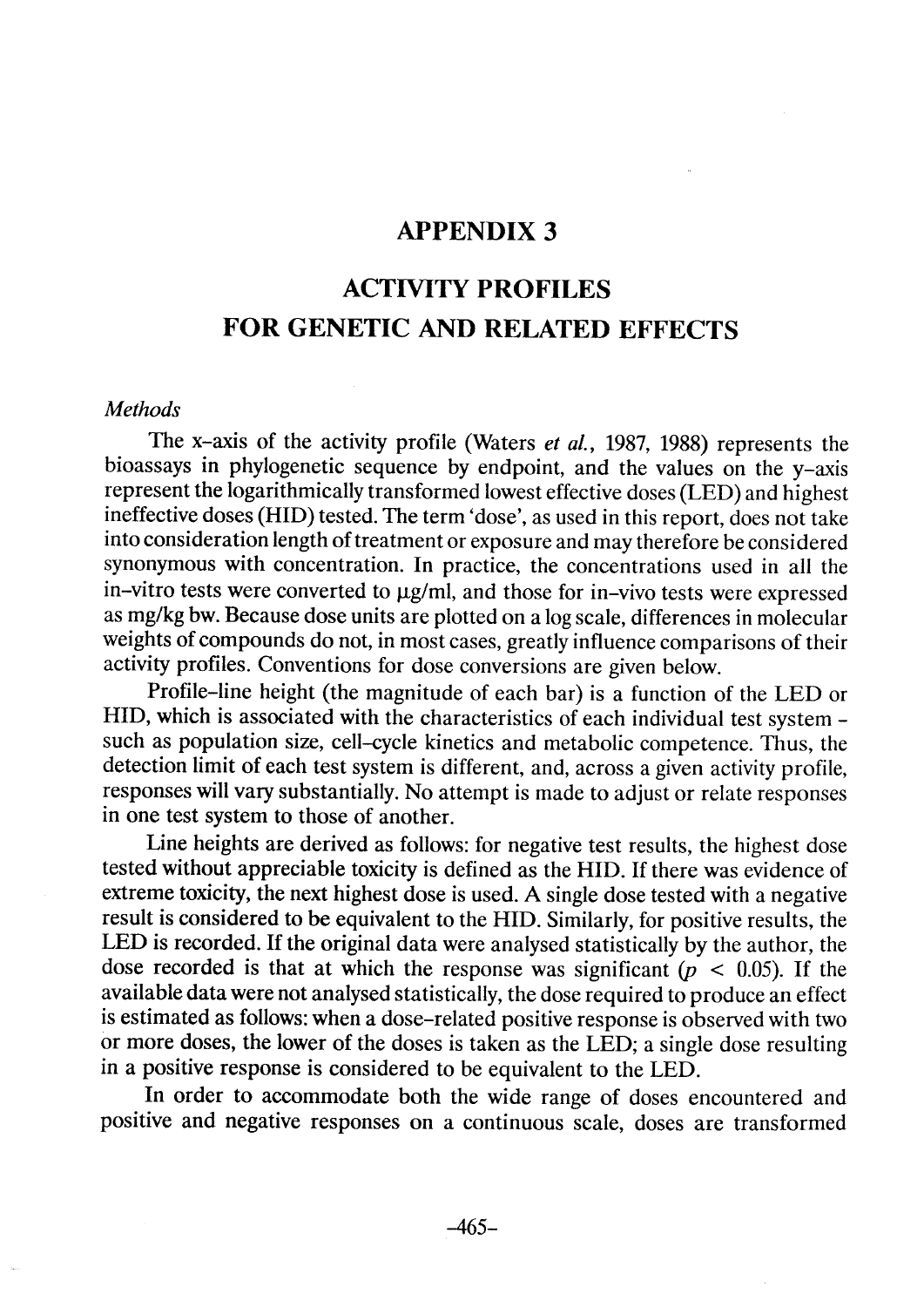logarithmically, so that effective (LED) and ineffective (HID) doses are represented by positive and negative numbers, respectively. The response, or logarithmic dose unit (LDU<sub>ij</sub>), for a given test system i and chemical j is represented by the expressions

$$
\text{LDU}_{ij} = -\log_{10} \text{(dose)}, \text{ for HID values; LDU} \le 0
$$
\n
$$
\text{LDU}_{ij} = -\log_{10} \text{(dose x 10}^{-5}), \text{ for LED values; LDU} \ge 0. \tag{1}
$$
\n
$$
\text{LDU}_{ij} = -\log_{10} \text{(dose x 10}^{-5}), \text{ for LED values; LDU} \ge 0.
$$

These simple relationships define a dose range of 0 to -5 logarithmic units for ineffective doses (1-100 000  $\mu$ g/ml or mg/kg bw) and 0 to +8 logarithmic units for effective doses (100 000-0.001  $\mu$ g/ml or mg/kg bw). A scale illustrating the LDU values is shown in Figure 1. Negative responses at doses less than  $1 \mu g/ml$  (mg/kg bw) are set equal to 1. Effectively, an LED value  $>100 000$  or an HID value  $<$ 1 produces an  $\overline{LDU} = 0$ ; no quantitative information is gained from such extreme values. The dotted lines at the levels of log dose units  $\tilde{1}$  and  $-1$  define a 'zone of uncertainty' in which positive results are reported at such high doses (between 10 000 and 100 000  $\mu$ g/ml or mg/kg bw) or negative results are reported at such low dose levels (1 to 10  $\mu$ g/ml or mg/kg bw) as to call into question the adequacy of the test.

Fig. 1. Scale of log dose units used on the y-axis of activity profiles

| Positive                                  |                                        | Log dose |  |
|-------------------------------------------|----------------------------------------|----------|--|
| $(\mu g/ml \text{ or } mg/kg \text{ bw})$ | units                                  |          |  |
| 0.001                                     |                                        | 8        |  |
| 0.01                                      |                                        |          |  |
| 0.1                                       |                                        | 6        |  |
| 1.0                                       |                                        | 5        |  |
| 10                                        |                                        | 4        |  |
| 100                                       |                                        | 3        |  |
| 1000                                      |                                        | 2        |  |
| 10 000                                    |                                        | 1        |  |
| 100 000                                   | $\mathbf{1}$                           | 0        |  |
|                                           | -10<br>. <i>.</i> .                    | $-1$     |  |
|                                           | <b>100</b>                             | $-2$     |  |
|                                           | . 1000                                 | $-3$     |  |
|                                           | . 10 000                               | -4       |  |
|                                           | $\cdots \cdots \cdots \cdots 100\ 000$ | $-5$     |  |

### Negative

( $\mu$ g/ml or mg/kg bw)

LED and HID are expressed as  $\mu$ g/ml or mg/kg bw.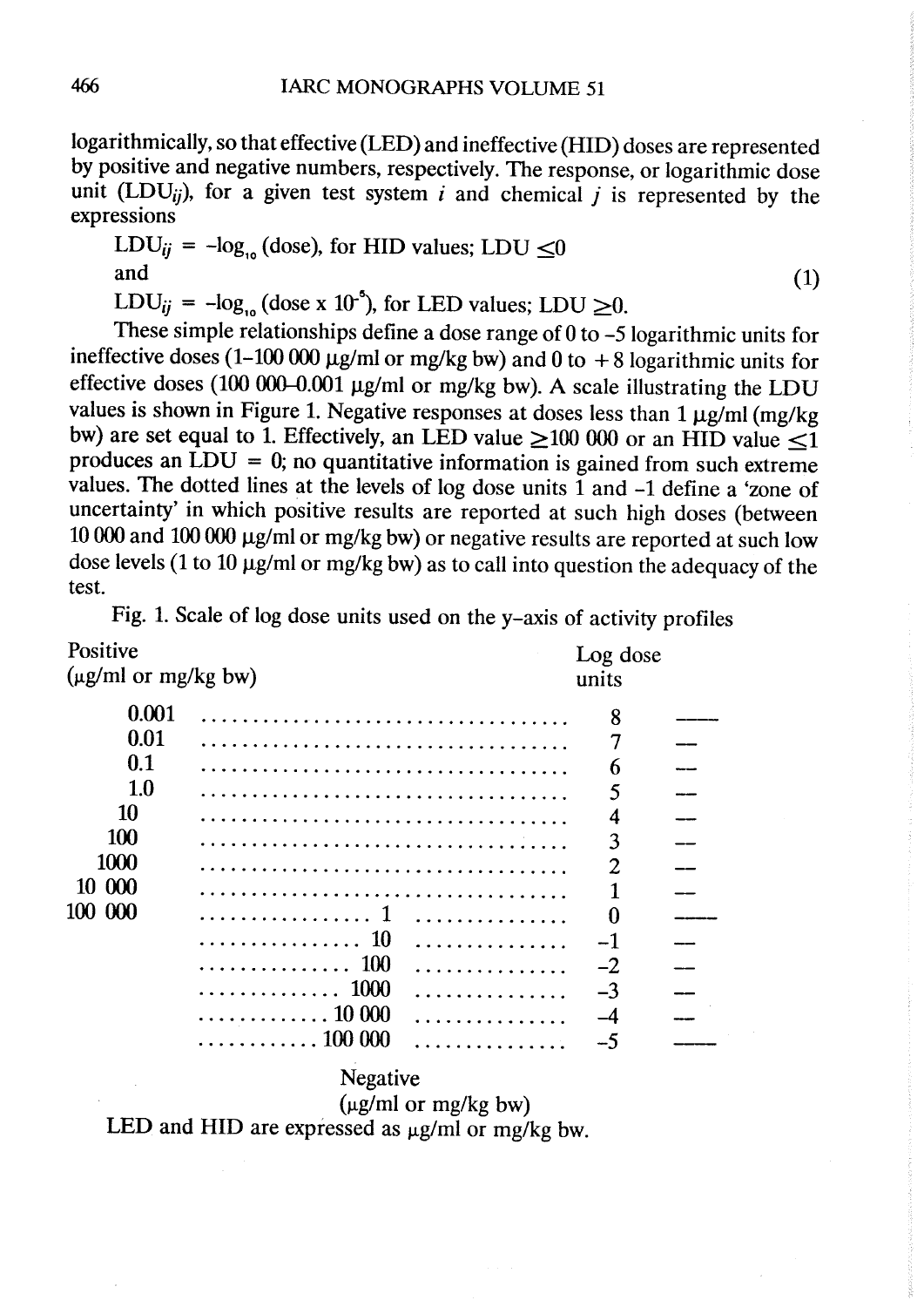### APPENDIX 3 467

ln practice, an activity profile is computer generated. A data entry programme is used to store abstracted data from published reports. A sequential file (in ASCII) is created for each compound, and a record within that file consists of the name and Chemical Abstracts Service number of the compound, a three-letter code for the test system (see below), the qualitative test result (with and without an exogenous metabolic system), dose (LED or HID), citation number and additional source information. An abbreviated citation for each publication is stored in a segment of a record accessing both the test data file and the citation file. During processing of the data file, an average of the logarithmic values of the data subset is calculated, and the length of the profile line represents this average value. AlI dose values are plotted for each profile line, regardless of whether results are positive or negative. Results obtained in the absence of an exogenous metabolic system are indicated by a bar (-), and results obtained in the presence of an exogenous metabolic system are indicated by an upward-directed arrow (t). When all results for a given assay are either positive or negative, the mean of the LDU values is plotted as a solid line; when conflicting data are reported for the same assay (i.e., both positive and negative results), the majority data are shown by a solid line and the minority data by a dashed line (drawn to the extreme conflicting response). In the few cases in which the numbers of positive and negative results are equal, the solid line is drawn in the positive direction and the maximal negative response is indicated with a dashed line.

Profile lines are identified by three-Ietter code words representing the commonly used tests. Code words for most of the test systems in current use in genetic toxicology were defined for the US Environmental Protection Agency's GENE-TOX Program (Waters, 1979; Waters & Auletta, 1981). For LARC Monographs Supplement 6, Volume 44 and subsequent volumes, including this publication, codes were redefined in a manner that should facilitate inclusion of additional tests. Naming conventions are described below.

Data listings are presented in the text and include endpoint and test codes, a short test code definition, results (either with (M) or without (NM) an exogenous activation system), the associated LED or HID value and a short citation. Test codes are organized phylogenetically and by endpoint from left to right across each activity profile and from top to bottom of the corresponding data listing. Endpoints are defined as follows: A, aneuploidy; C, chromosomal aberrations; D, DNA damage; F, assays of body fluids; G, gene mutation; H, host-mediated assays; I, inhibition of intercellular communication; M, micronuclei; P, sperm morphology; R, mitotic recombination or gene conversion; S, sister chromatid exchange; and T, cell transformation.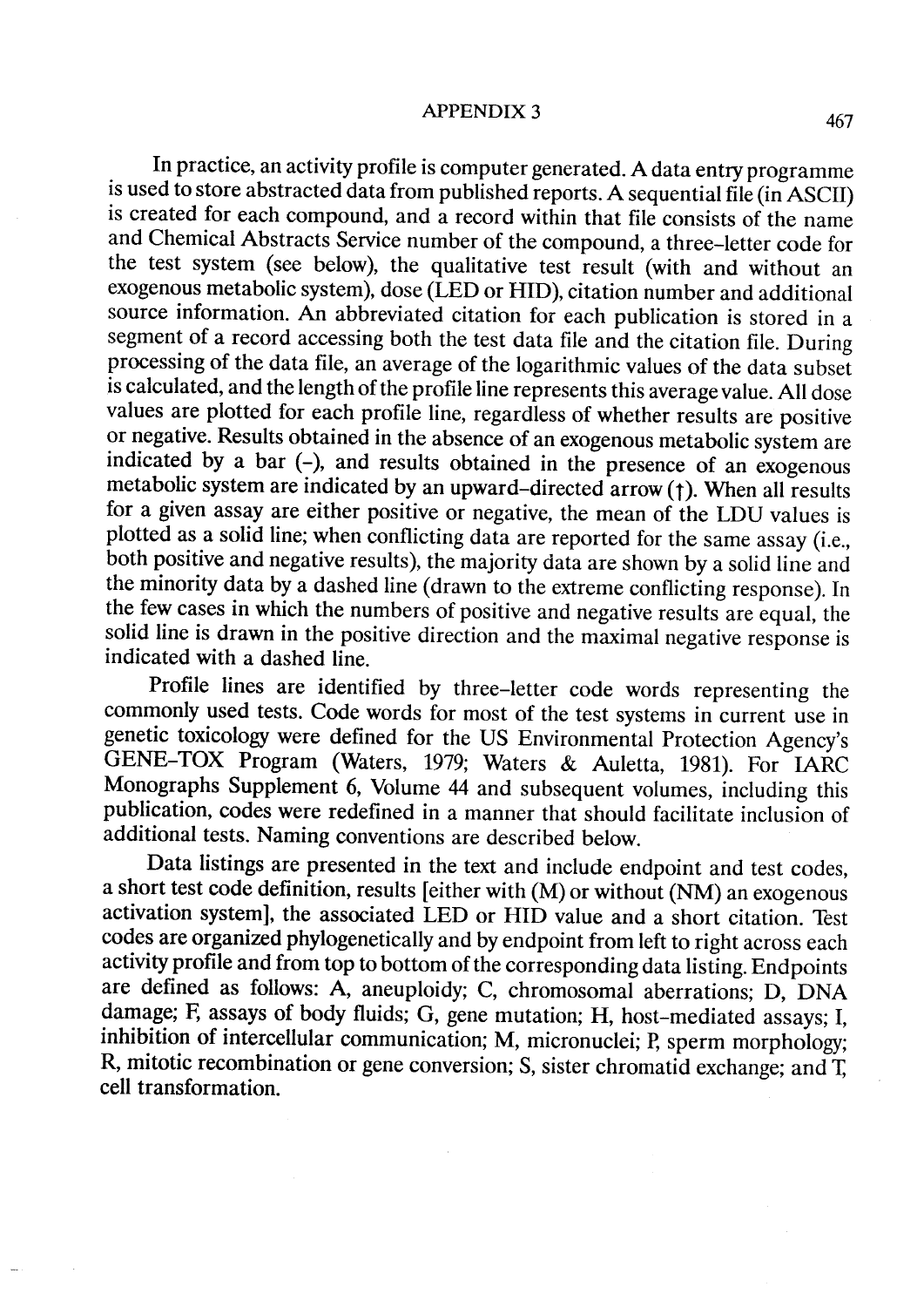#### Dose conversions for activity profiles

Doses are converted to  $\mu$ g/ml for in-vitro tests and to mg/kg bw per day for in-vivo experiments.

- 1. ln-vitro test systems
	- (a) Weight/volume converts directly to  $\mu$ g/ml.
	- (b) Molar (M) concentration x molecular weight = mg/ml =  $10^3 \mu$ g/ml; mM concentration  $\times$  molecular weight =  $\mu$ g/ml.
	- (c) Soluble solids expressed as  $%$  concentration are assumed to be in units of mass per volume (i.e.,  $1\% = 0.01$  g/ml = 10 000  $\mu$ g/ml; also, 1 ppm  $= 1 \mu g/ml$ ).
	- (d) Liquids and gases expressed as  $%$  concentration are assumed to be given in units ofvolume pervolume. Liquids are converted toweight pervolume using the density (D) of the solution ( $D = g/ml$ ). Gases are converted from volume to mass using the ideal gas law,  $PV = nRT$ . For exposure at 20-37°C at standard atmospheric pressure,  $1\%$  (v/v) = 0.4  $\mu$ g/ml  $\times$ molecular weight of the gas. Also, 1 ppm  $(v/v) = 4 \times 10^{-5}$  Hg/ml  $\times$ molecular weight.
	- (e) ln microbial plate tests, it is usual for the doses to be reported as weight/plate, whereas concentrations are required to enter data on the activity profile chart. While remaining cognisant of the errors involved in the process, it is assumed that a 2-ml volume of top agar is delivered to each plate and that the test substance remains in solution within it; concentrations are derived from the reported weight/plate values by dividing by this arbitrary volume. For spot tests, a I-ml volume is used in the ca1culation.
	- (f) Conversion of particulate concentrations given in  $\mu$ g/cm<sup>2</sup> are based on the area (A) of the dish and the volume of medium per dish; i.e., for a 100-mm dish: A =  $\pi R^2 = \pi \times (5 \text{ cm})^2 = 78.5 \text{ cm}^2$ . If the volume of medium is 10 ml, then 78.5 cm<sup>2</sup> = 10 ml and 1 cm<sup>2</sup> = 0.13 ml.
- 2. ln-vitro systems using in-vivo activation

For the body fluid-urine (BF-) test, the concentration used is the dose (in mg/kg bw) of the compound administered to test animals or patients.

- 3. ln-vivo test systems
	- (a) Doses are converted to mg/kg bw per day of exposure, assuming  $100\%$ absorption. Standard values are used for each sex and species of rodent, including body weight and average intake per day, as reported by Gold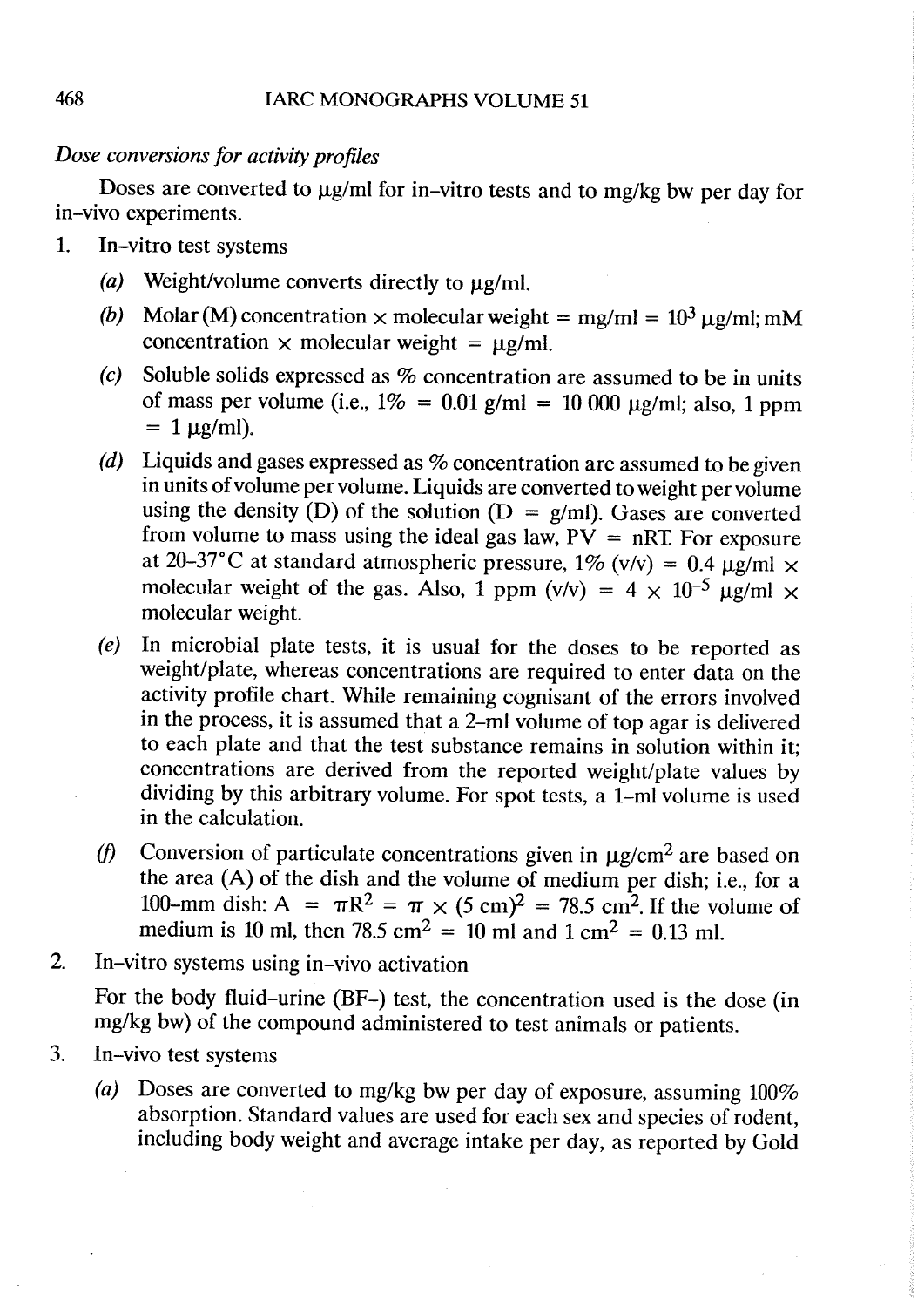### APPENDIX 3 469

et al. (1984). For example, in a test using male mice fed 50 ppm of the agent in the diet, the standard food intake per day is 12% of body weight, and the conversion is dose = 50 ppm  $\times$  12% = 6 mg/kg bw per day. Standard values used for humans are: weight - males, 70 kg; females, 55 kg; surface area,  $1.7 \text{ m}^2$ ; inhalation rate,  $20$  I/min for light work,  $30$  I/min

(b) When reported, the dose at the target site is used. For example, doses given in studies of lymphocytes of humans exposed in vivo are the measured blood concentrations in  $\mu$ g/ml.

#### Codes for test systems

for mild exercise.

For specific nonmammalian test systems, the first two letters of the three-symbol code word define the test organism (e.g., SA- for Salmonella tyhimurium, EC- for Escherichia coli). If the species is not known, the convention used is -S-. The third symbol may be used to define the tester strain (e.g., SA8 for S. tyhimurium TA1538, ECW for E. coli WP2uvrA). When strain designation is not indicated, the third letter is used to define the specific genetic endpoint under investigation (e.g.,  $-D$  for differential toxicity,  $-F$  for forward mutation,  $-G$  for gene conversion or genetic crossing-over,  $-N$  for aneuploidy,  $-R$  for reverse mutation,  $-U$  for unscheduled  $DN\overline{A}$  synthesis). The third letter may also be used to define the general endpoint under investigation when a more complete definition is not possible or relevant (e.g.,  $-M$  for mutation,  $-C$  for chromosomal aberration).

For mammalian test systems, the first letter of the three-letter code word defines the genetic endpoint under investigation: A- for aneuploidy, B- for binding, C— for chromosomal aberration,  $\bar{D}$ — for DNA strand breaks, G— for gene mutation, I- for inhibition of intercellular communication, M- for micronucleus formation, R- for DNA repair, S- for sister chromatid exchange, T-- for cell transformation and U- for unscheduled DNA synthesis.

For animal (i.e., non-human) test systems in vitro, when the cell type is not specified, the code letters -IA are used. For such assays in vivo, when the animal species is not specified, the code letters -VA are used. Commonly used animal species are identified by the third letter (e.g.,  $-C$  for Chinese hamster,  $-M$  for mouse,  $-R$  for rat,  $-S$  for Syrian hamster).

For test systems using human cells in vitro, when the cell type is not specified, the code letters -IH are used. For assays on humans in vivo, when the cell type is not specified, the code letters - VH are used. Otherwise, the second letter specifies the cell type under investigation (e.g., -BH for bone marrow, -LH for lymphocytes).

Some other specific coding conventions used for mammalian systems are as follows: BF- for body fluids, HM- for host-mediated, --L for leucocytes or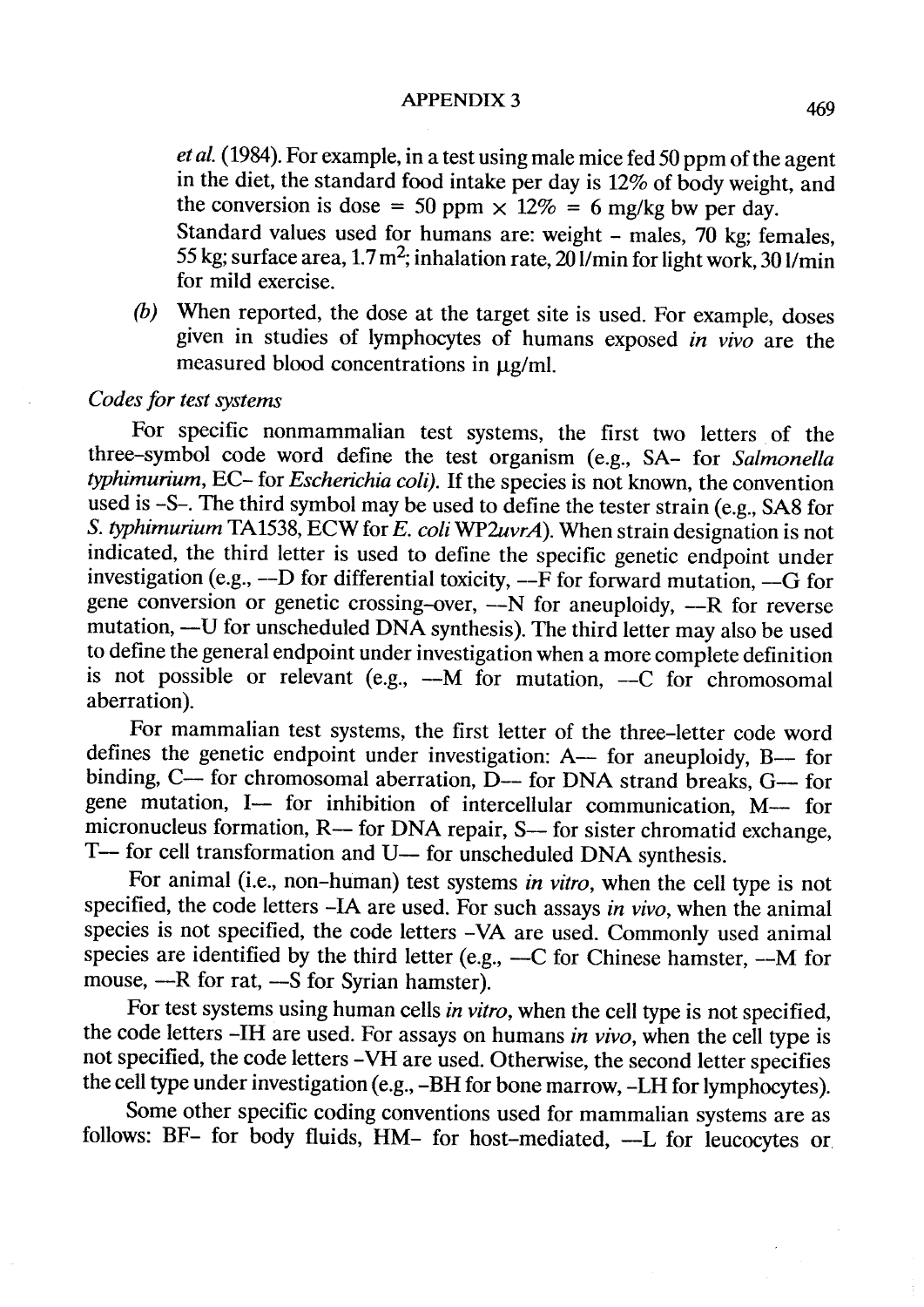lymphocytes in vitro (-AL, animaIs; -HL, humans), -L- for leucocytes in vivo (-LA, animals;  $-LH$ , humans),  $-T$  for transformed cells.

Note that these are examples of major conventions used to define the assay code words. The alphabetized listing of codes must be examined to confirm a specific code word. As might be expected from the limitation to three symbols, some codes do not fit the naming conventions precisely. ln a few cases, test systems are defined by first-letter code words, for example: MST, mouse spot test; SLP, mouse specific locus test, postspermatogonia; SLO, mouse specific locus test, other stages; DLM, dominant lethal test in mice; DLR, dominant lethal test in rats; MHT, mouse heritable translocation test.

The genetic activity profiles and listings that follow were prepared in collaboration with Environmental Health Research and Testing Inc. (EHRT) under contract to the US Environmental Protection Agency; EHRT also determined the doses used. The references cited in each genetic activity profile listing can be found in the list of references in the appropriate monograph.

#### References

- Garrett, N.E., Stack, H.E, Gross, M.R. & Waters, M.D. (1984) An analysis of the spectra of genetic activity produced by known or suspected human carcinogens. Mutat. Res., 134, 89-111
- Gold, L.S., Sawyer, C.B., Magaw, R., Backman, G.M., de Veciana, M., Levinson, R., Hooper, N.K., Havender, W.R., Bernstein, L., Peto, R., Pike, M.C. & Ames, B.N. (1984) A carcinogenic potency database of the standardized results of animal bioassays. Environ. Health Perspect., 58, 9-319
- Waters, M.D. (1979) The GENE-TOX program. In: Hsie, A.W., O'Neill, J.P. & McElheny, V.K., eds, Mammalian Cell Mutagenesis: The Maturation of Test Systems (Banbury Report 2), Cold Spring Harbor, NY, CHS Press, pp. 449-467
- Waters, M.D. & Auletta, A. (1981) The GENE-TOX program: genetic activity evaluation. J. chem. Inf. comput. Sci., 21, 35-38
- Waters, M.D., Stack, H.F., Brady, A.L., Lohman, P.H.M., Haroun, L. & Vainio, H. (1987) Appendix 1: Activity profiles for genetic and related tests. In: LARC Monographs on the Evaluation of the Carcinogenic Risk of Chemicals to Humans, Suppl. 6, Genetic and Related Effects: An Update of Selected IARC Monographs from Volumes 1 to 42, Lyon, IARC, pp. 687-696
- Waters, M.D., Stack, H.F., Brady, A.L., Lohman, P.H.M., Haroun, L. & Vainio, H. (1988) Use of computeried data listings and activity profiles of genetic and related effects in the reviewof 195 compounds. Mutat. Res., 205, 295-312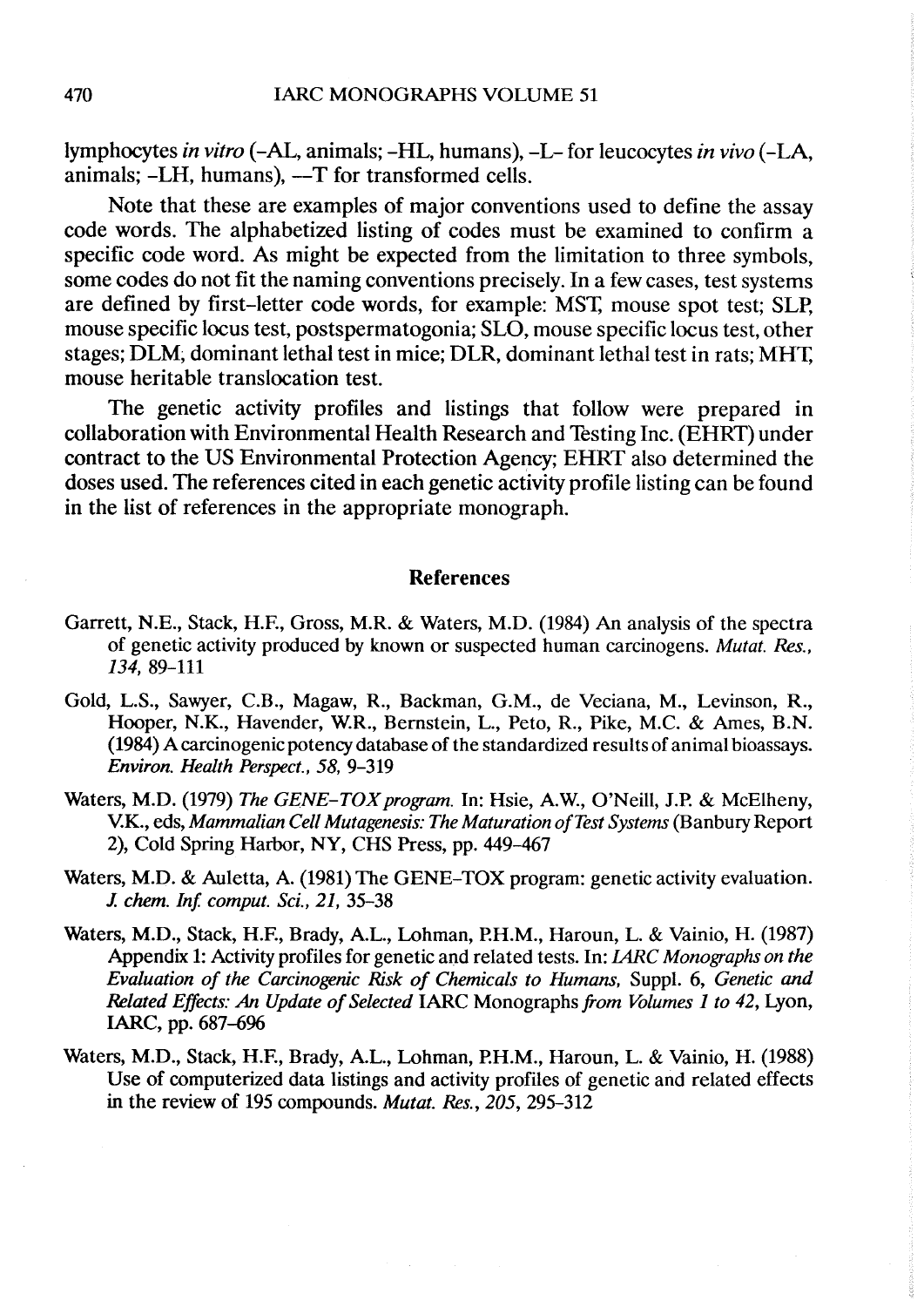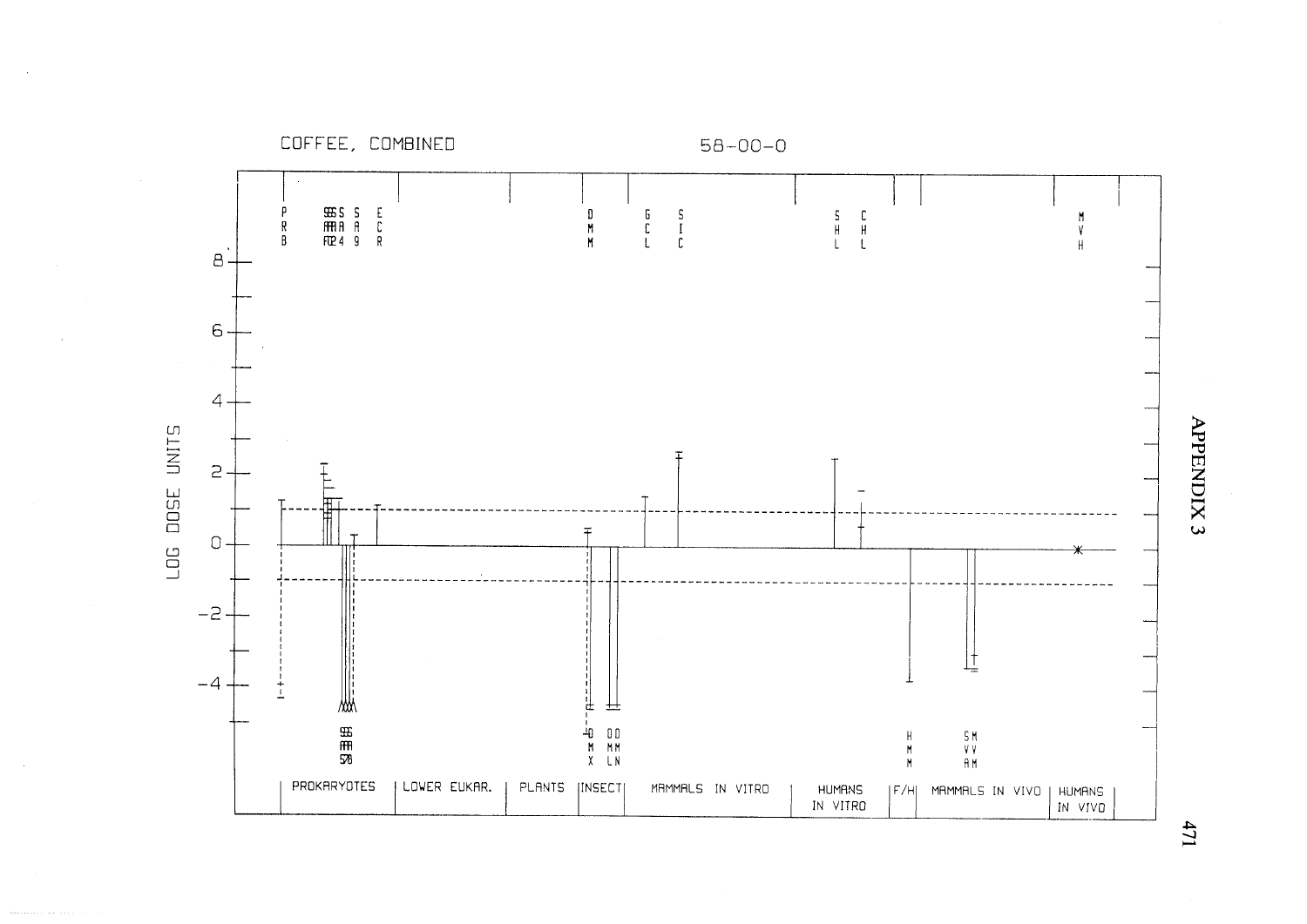

 $472$ 

IARC MONOGRAPHS VOLUME 51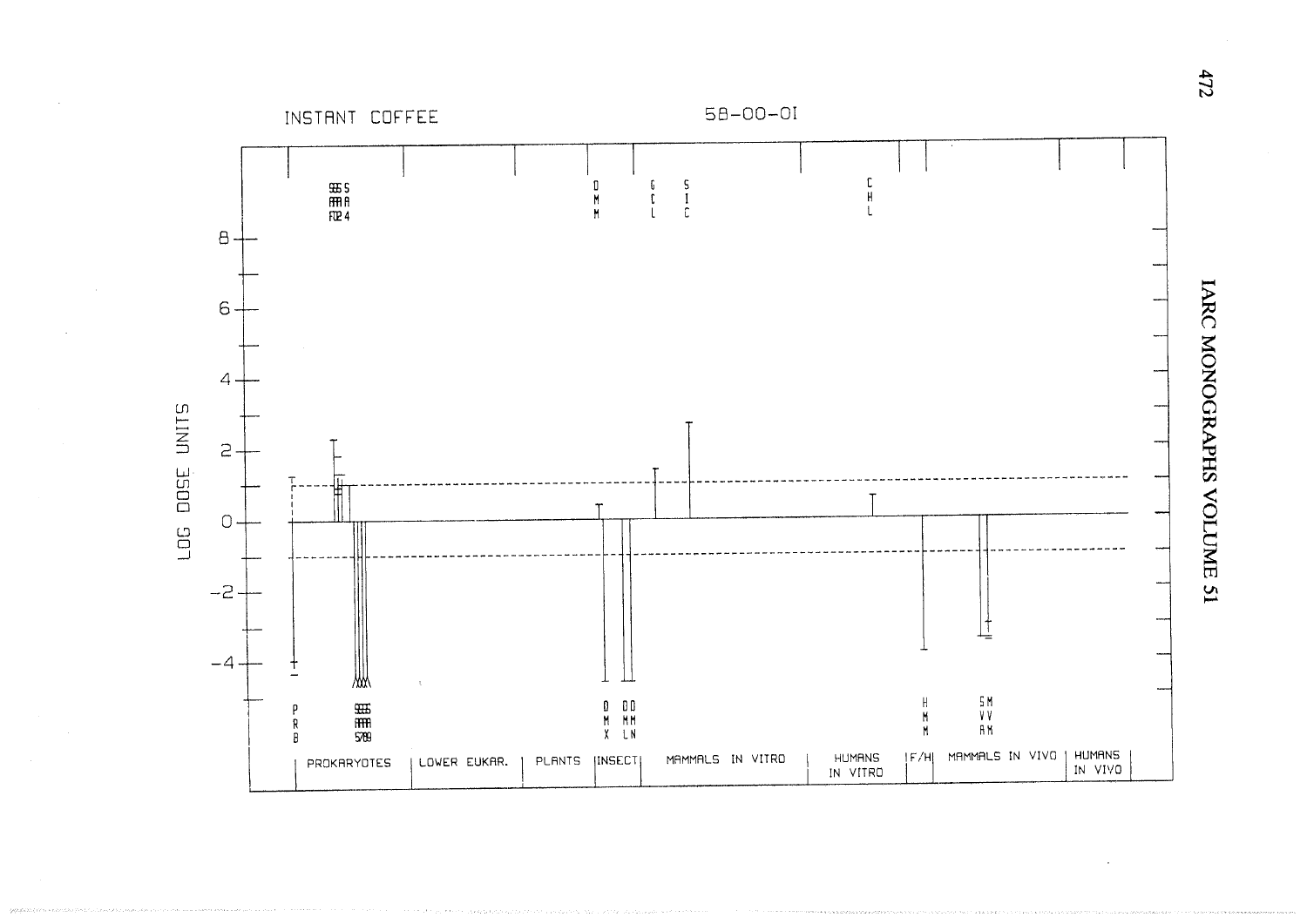

 $\sim$ 

APPENDIX 3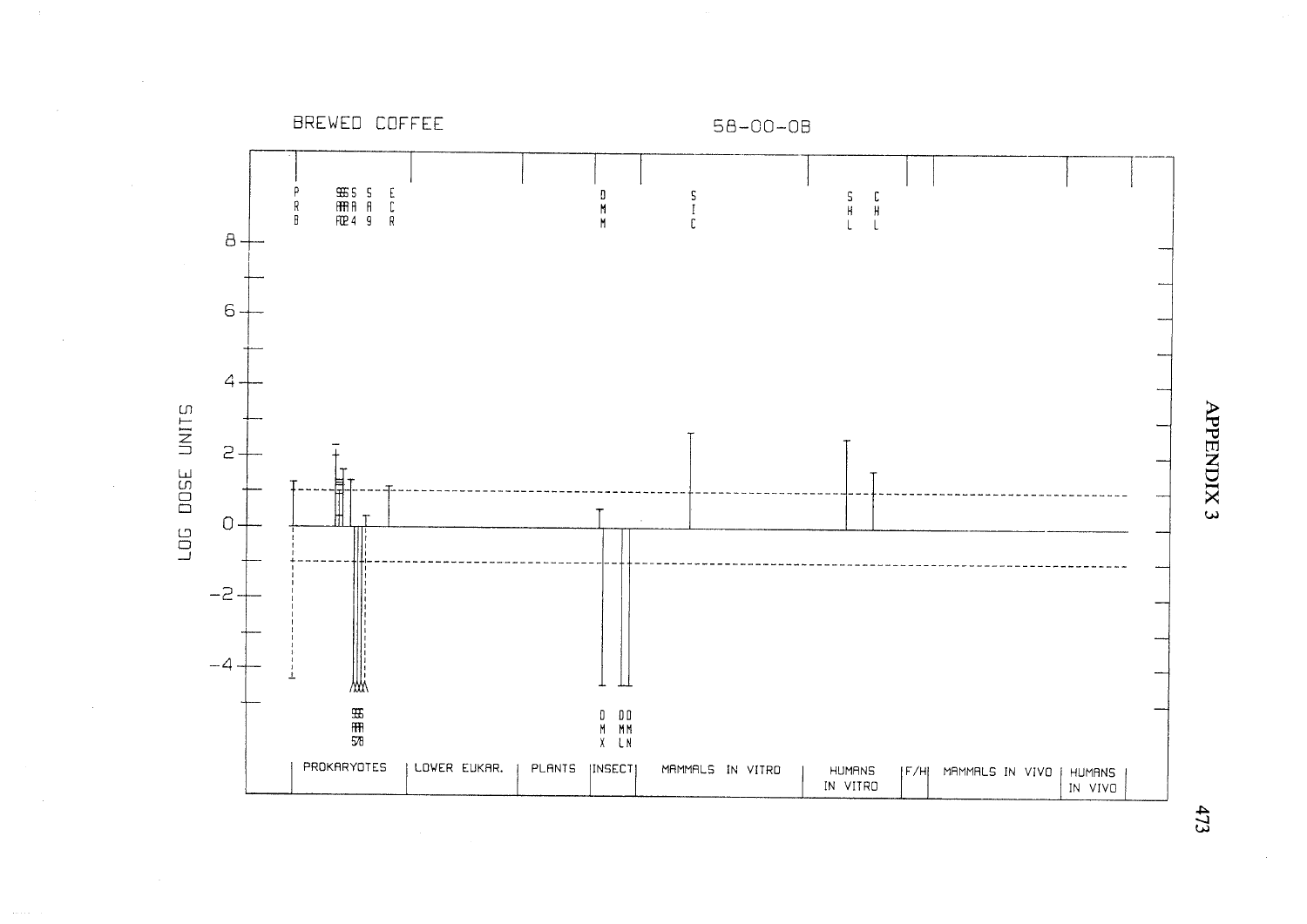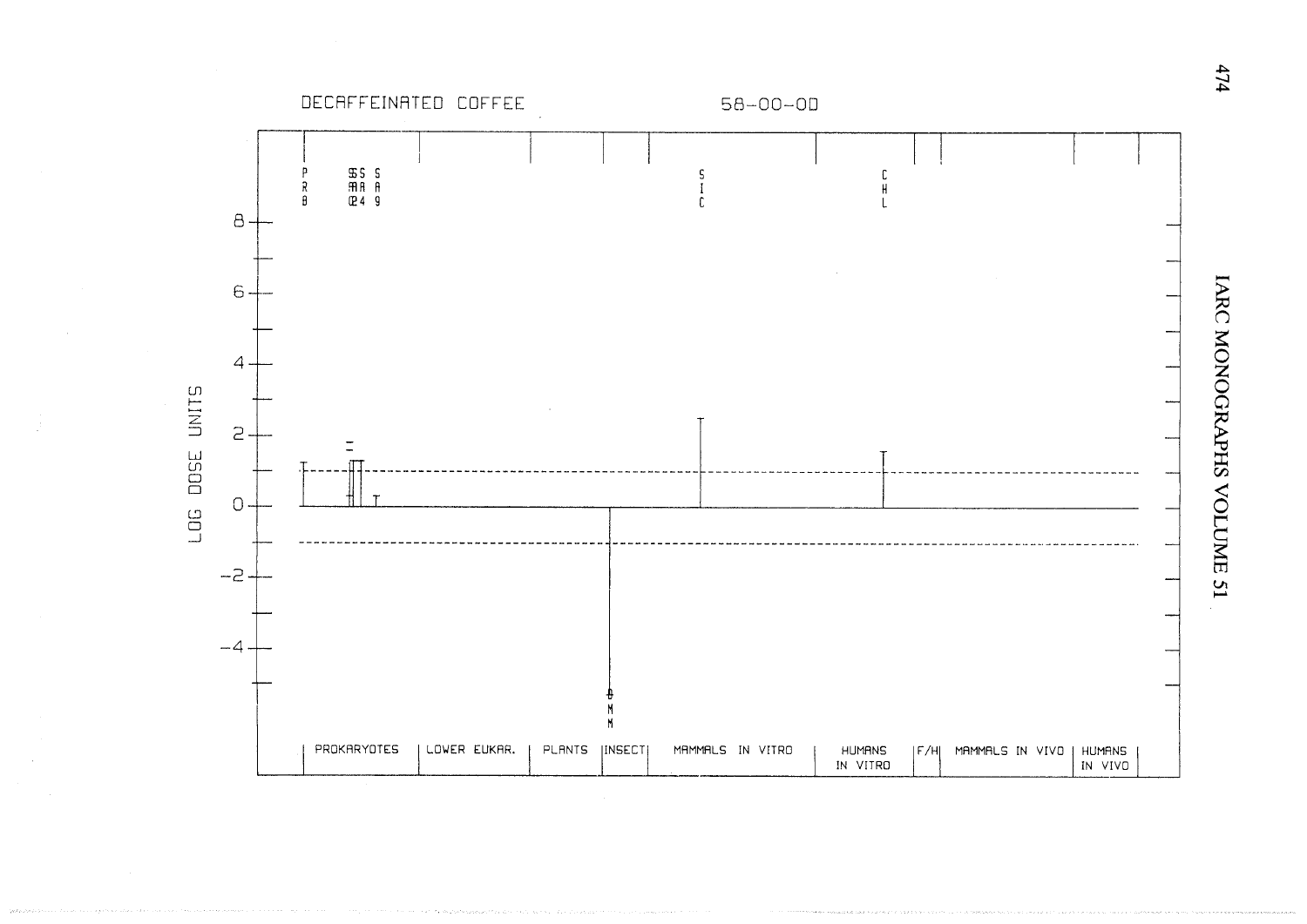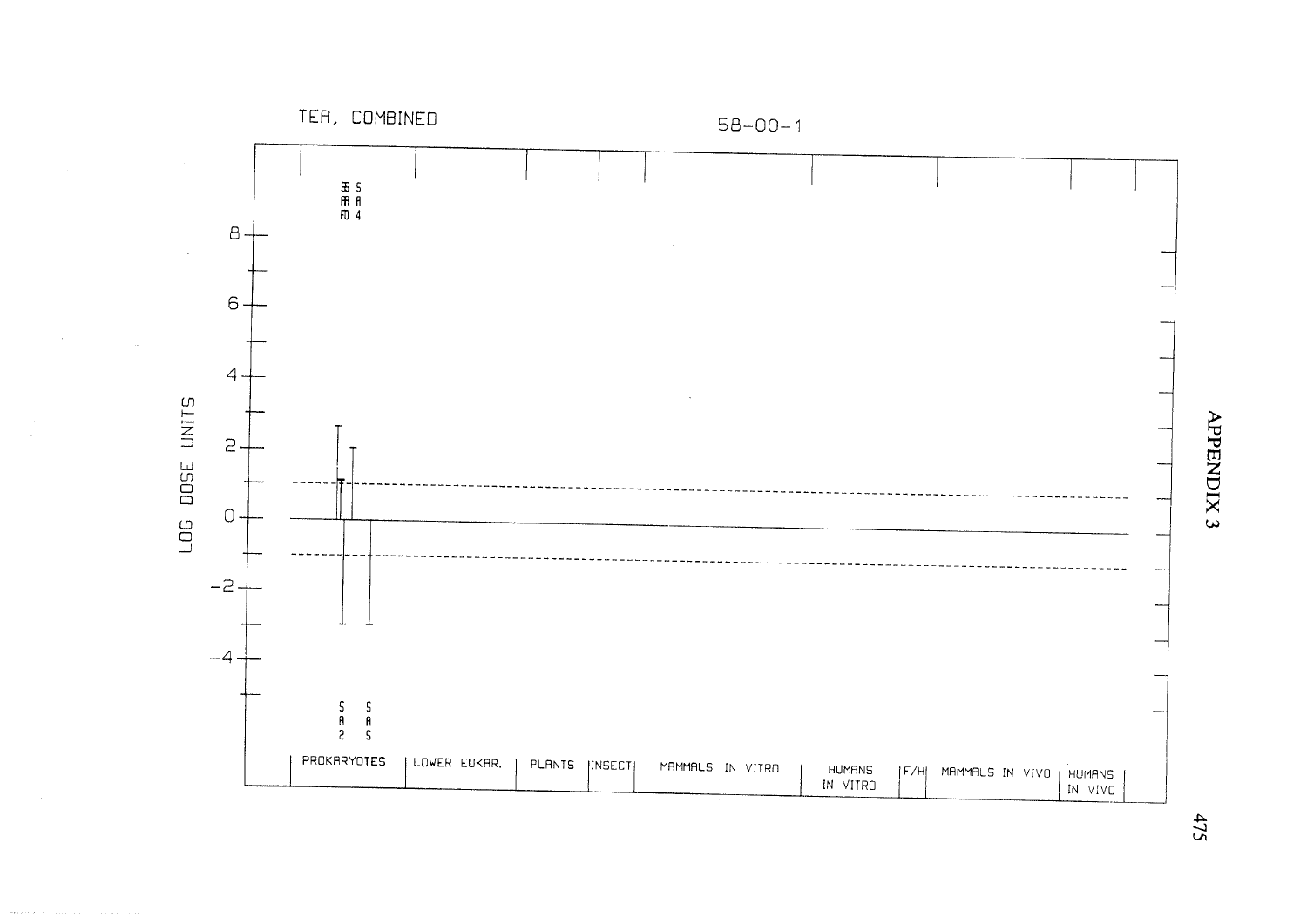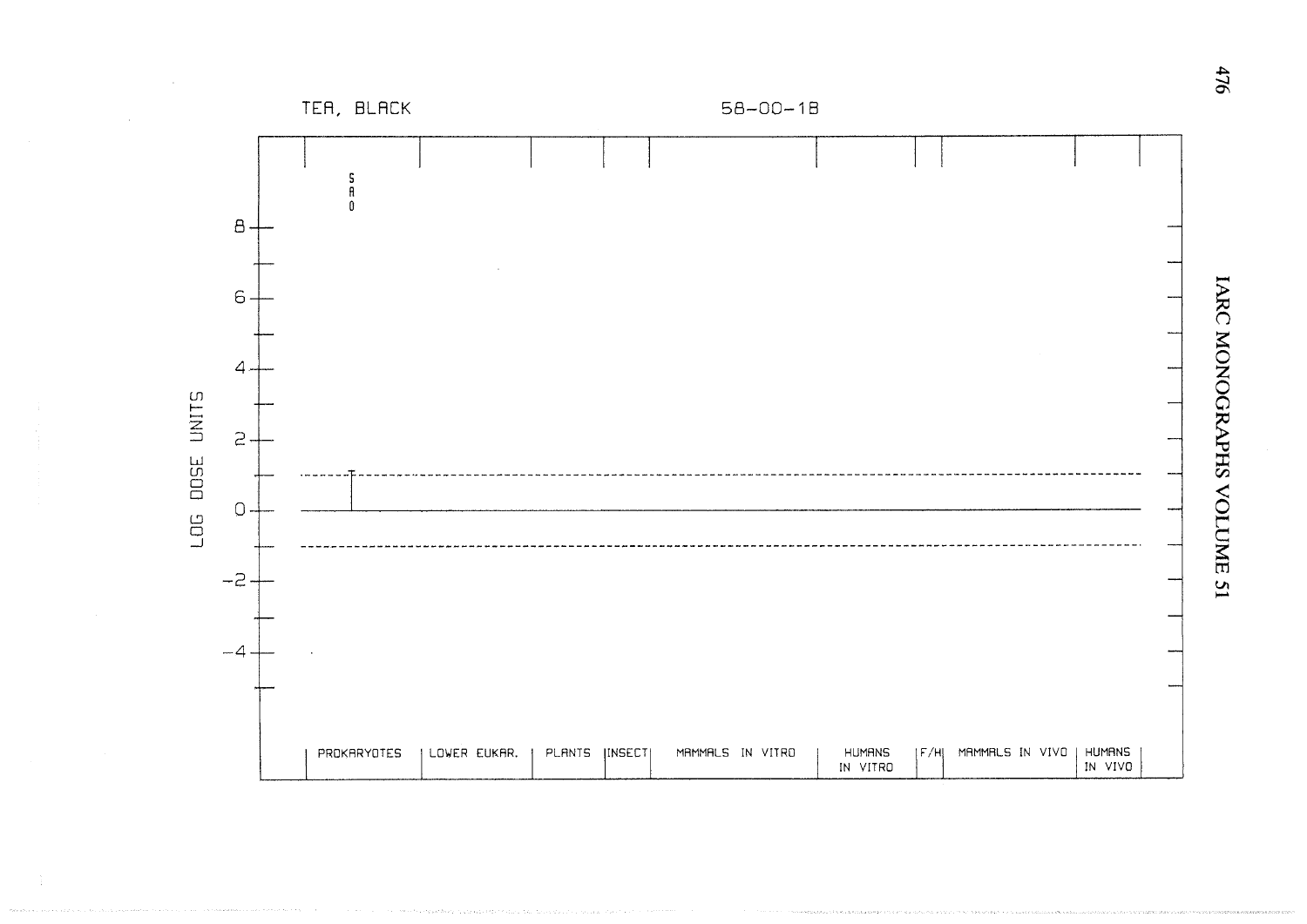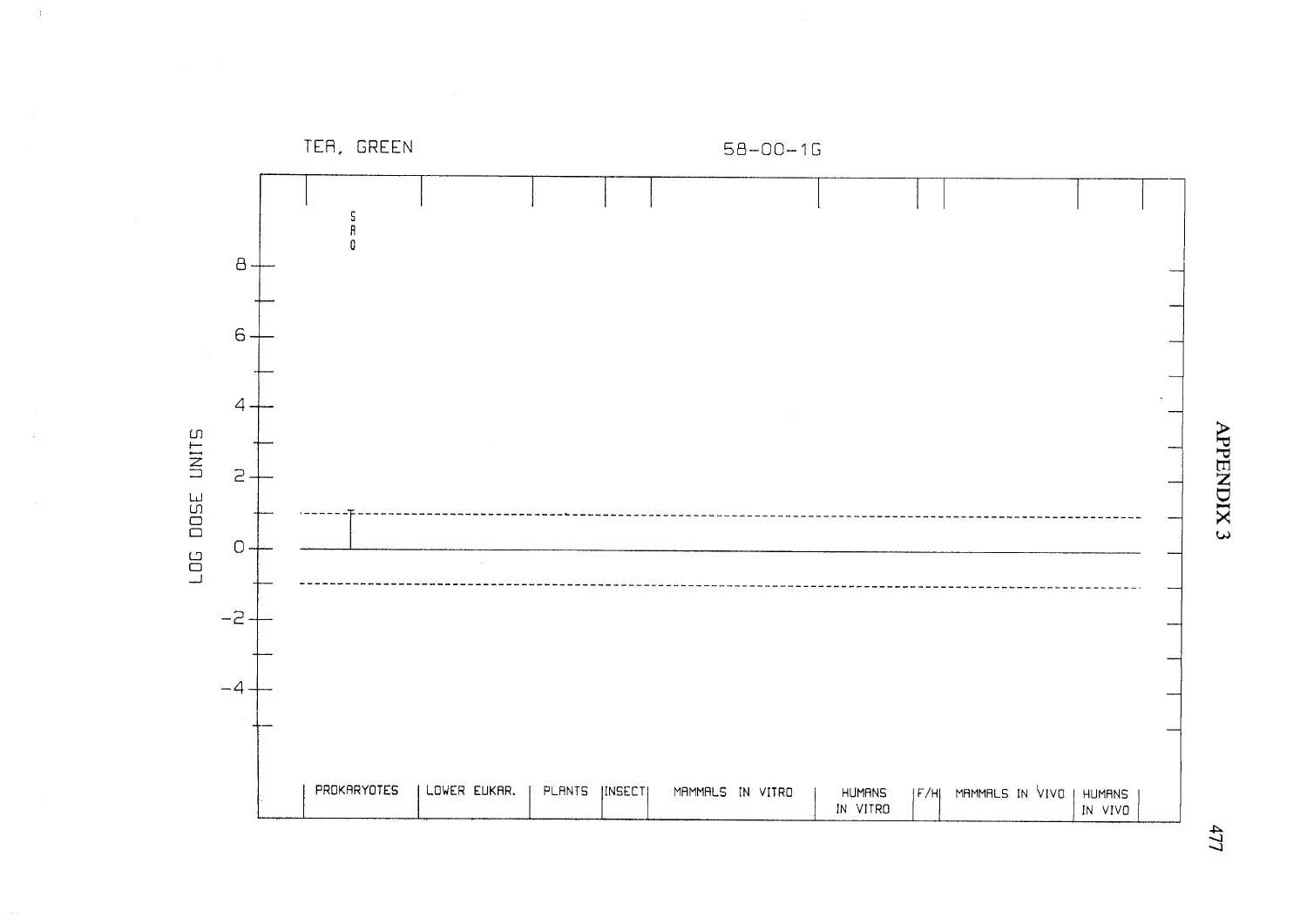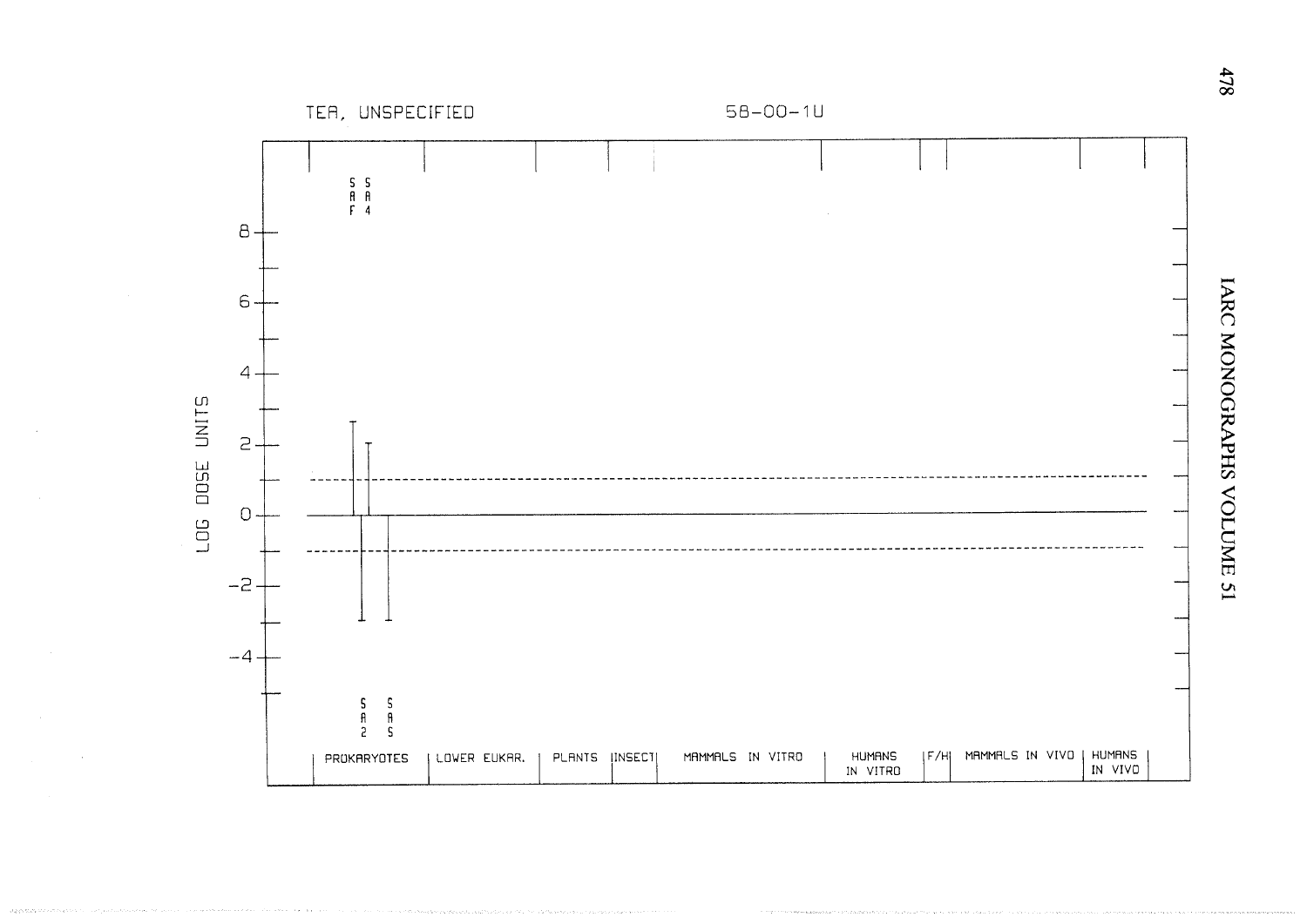CAFFEINE

 $58 - 08 - 2$ 

 $\sim 10^{-1}$ 



APPENDIX 3

 $62t$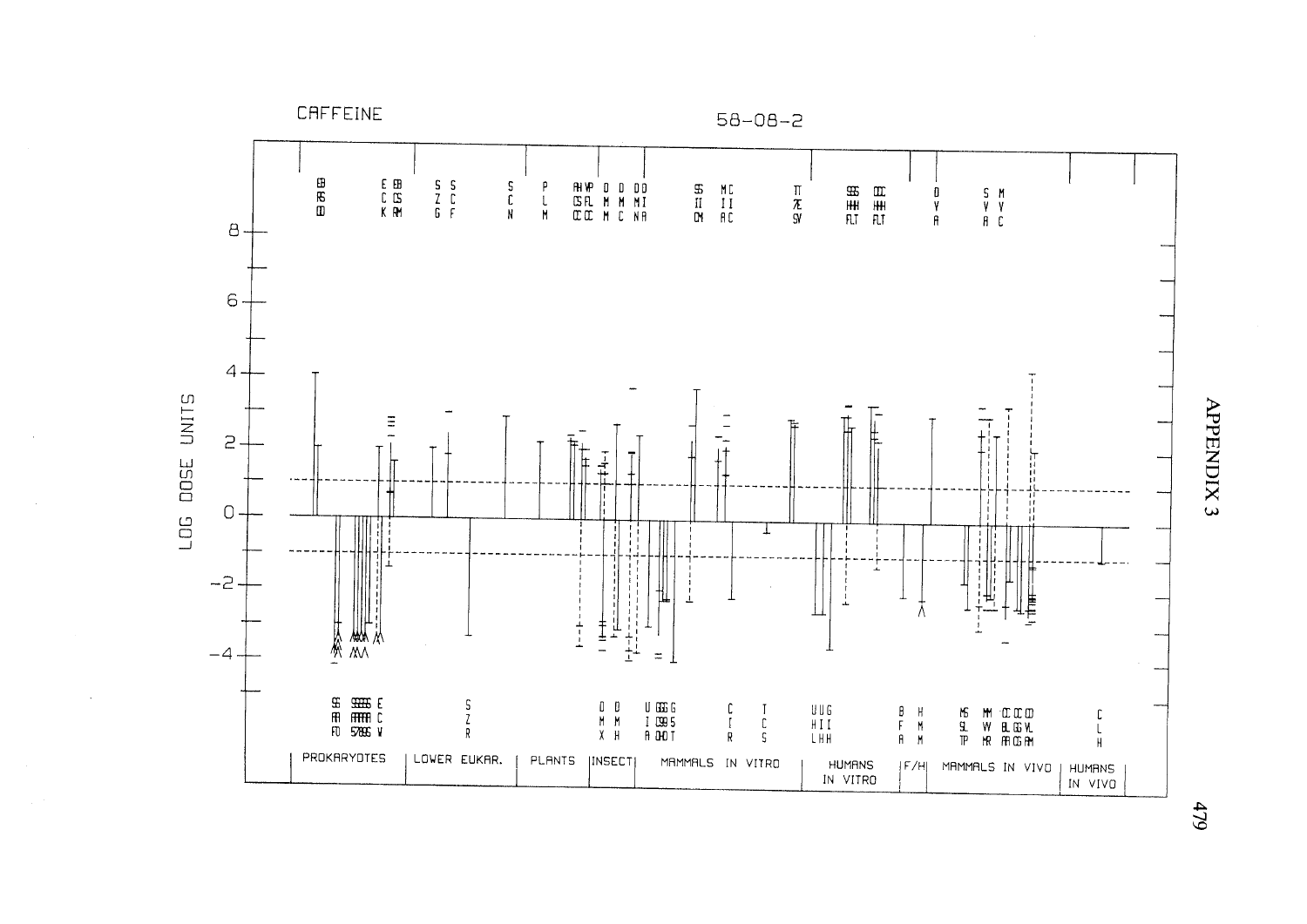

 $\sim$ 

÷

IARC MONOGRAPHS VOLUME 51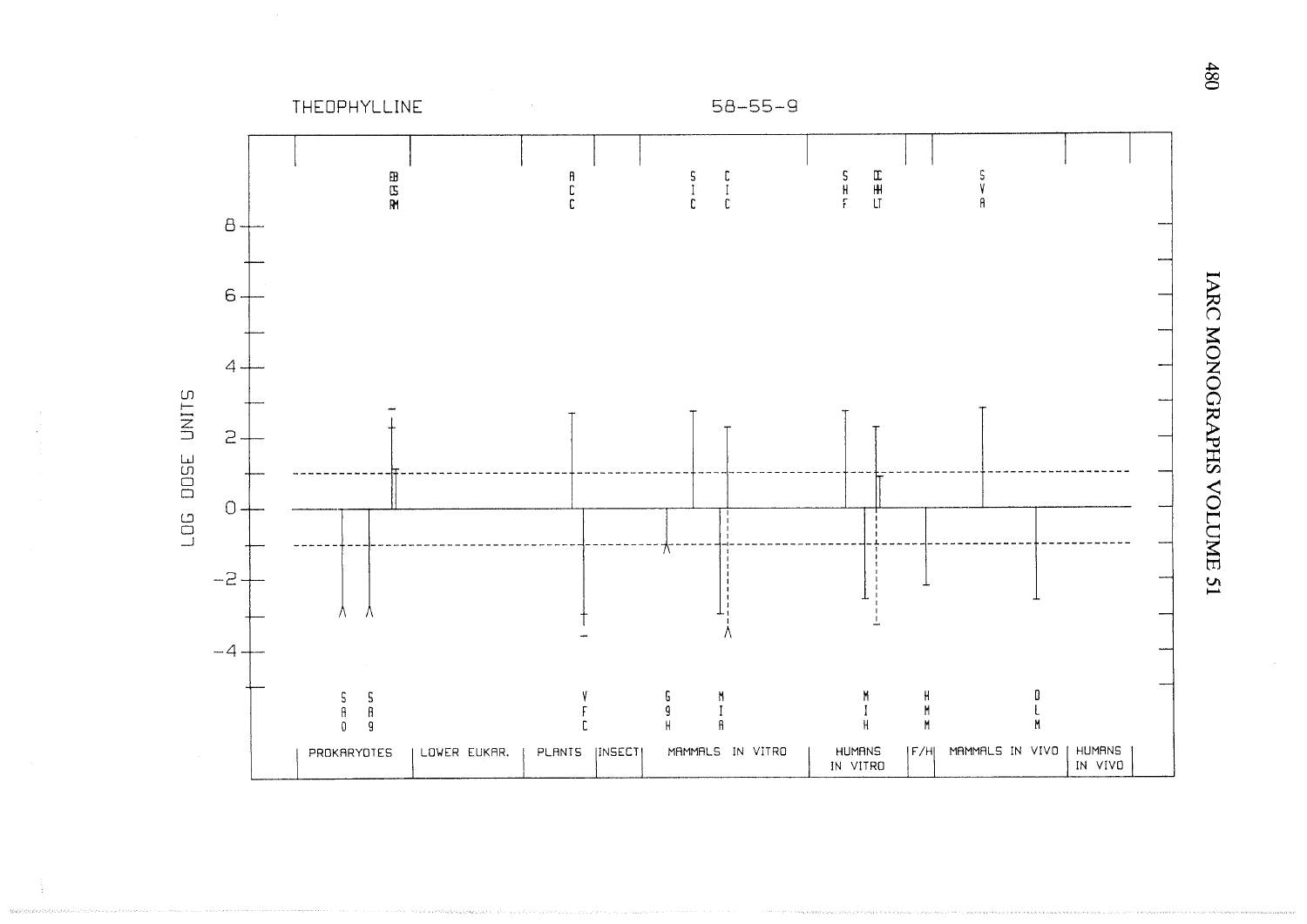